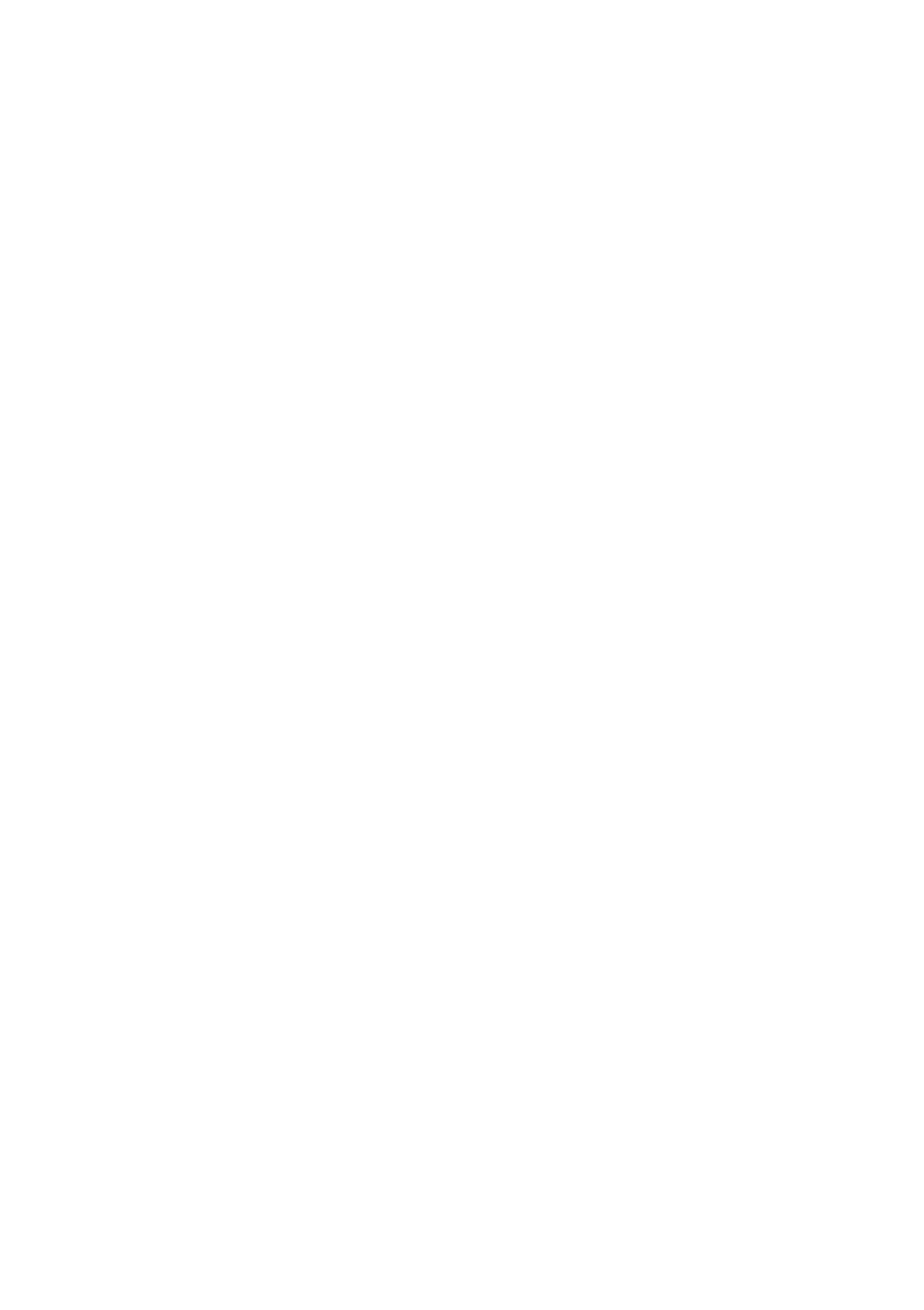# **SAFETY INFORMATION**

In this manual and on your applicance we have provided many important safety messages. Always read and obey all safety messages. Franke reserves the right to make modifications to the product without prior notice. All information correct at time of issuance.

 $\blacktriangle$  This appliance can be used by children aged from 8 years and above and persons with reduced physical, sensory or mental capabilities or lack of experience and knowledge if they have been given supervision or instruction concerning use of the appliance in a safe way and understand the hazards involved. Children shall not play with the appliance. Cleaning and user maintenance shall not be made by children without supervision.

# $\Delta$  Risk of injury!

- $\triangleright$  This device is not a toy.
- $\triangleright$  Keep children and pets away from the device and the packaging material e.g. plastic film and polystyrene; it can be dangerous, dispose of it in a proper way.
- $\triangleright$  Do not leave children near the device unattended.
- $\triangleright$  Do not let children play with the device.

# Risk of burns!

During use the appliance becomes hot. Care should be taken to avoid touching the hob.

WARNING: Accessible parts may become hot during use. Young children should be kept away. Children less than 8 years of age shall be kept away unless continuously supervised.

- $\triangleright$  Ensure the gas type and supply is compatible with appliance specifications. The hob was developed exclusively for nonprofessional, domestic use in the household only.
- $\triangleright$  The type of gas for which the appliance is arranged is specified on the dataplate on the bottom of the tray.
- $\triangleright$  Prior to installation, ensure that the local distribution conditions (nature of the gas and gas pressure) and the adjustment of the appliance are compatible
- $\triangleright$  This appliance is not connected to a combustion products evacuation device.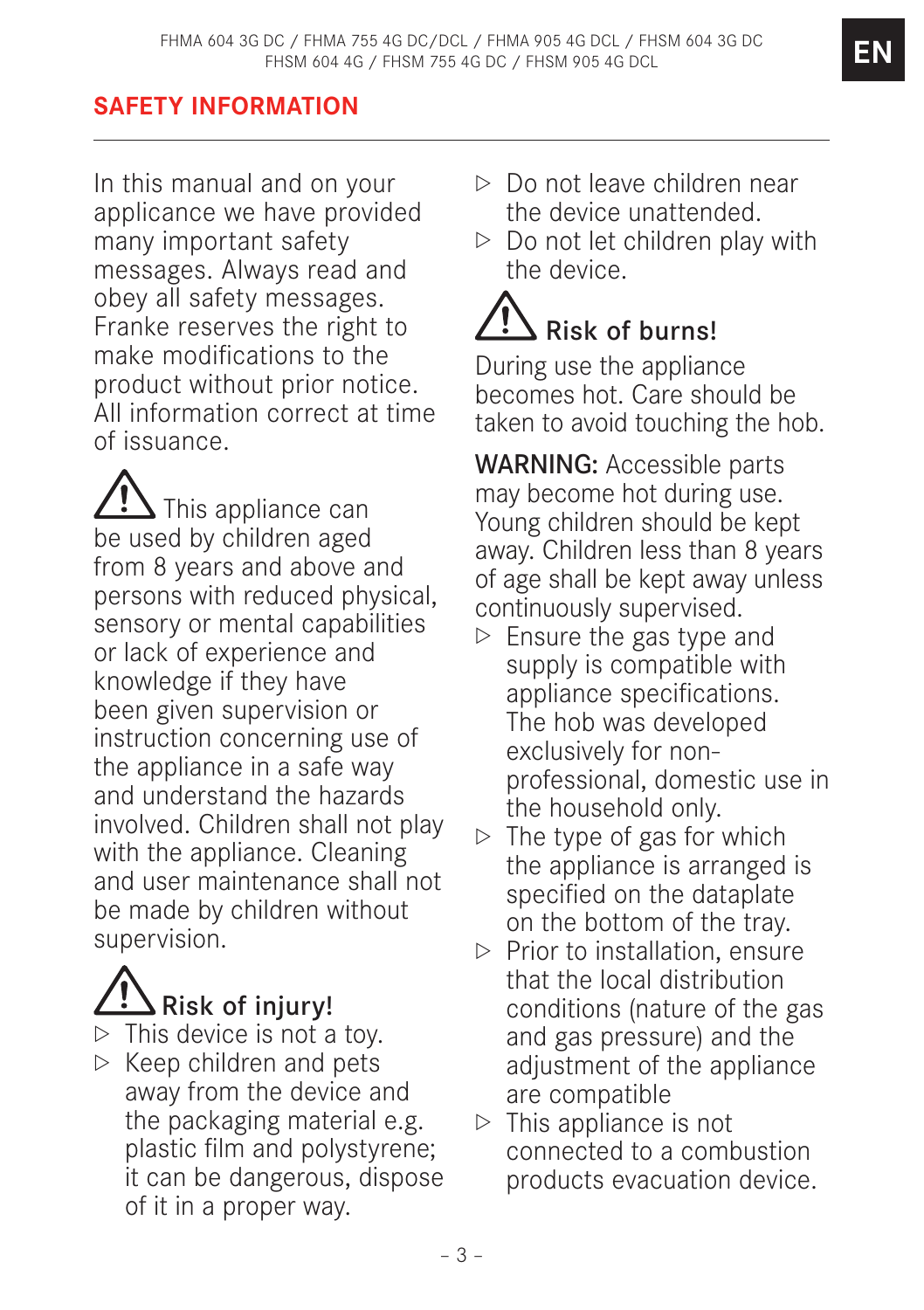It shall be installed and connected in accordance with current installation regulations. Particular attention shall be given to the relevant requirements regarding ventilation

- $\triangleright$  The adjustment conditions for this appliance are stated on the label (or data plate).
- $\triangleright$  Pay particular attention to the applicable regulations on ventilation.
- $\triangleright$  After use, switch off the hob by its controls.
- $\triangleright$  Make sure the burners are cold before closing the lid, if the appliance has one.

# **S** Risk of electric shock due to entering liquid!

The device contains electrical components.

- $\triangleright$  Make sure that no liquid enters the interior of the device.
- $\triangleright$  Do not use pressurised steam to clean the device.
- $\triangleright$  In the event of the burner flames accidentally extinguished, turn off the burner control and do not attempt to reignite the burner for at least 1 min.
- $\triangleright$  The device shall not be operated for more than 15 seconds if after 15 seconds the burner has not lit, stop operating the device and open the compartment door

and/or wait at least 1 minute before attempting a further ignition of the burner.

- $\triangleright$  Ensure that the device is installed in a way that allows to disconnect it from the power supply, with a contact opening distance (3 mm) that ensures complete disconnection in category III overvoltage conditions.
- $\triangleright$  Ensure that the appliance is connected to an earthing system in compliance with the current regulations.

CAUTION: The use of a gas cooking appliance results in the production of heat, moisture and products of combustion in the room in which it is installed.

- $\triangleright$  Ensure that the kitchen is well ventilated especially when the appliance is in use: keep natural ventilation holes open or install a mechanical ventilation device (mechanical extractor hood).
- $\triangleright$  Do not operate the appliance with an external time switch or a separate remote control system.

CAUTION: The cooking process has to be supervised. A short term cooking process has to be supervised continuously.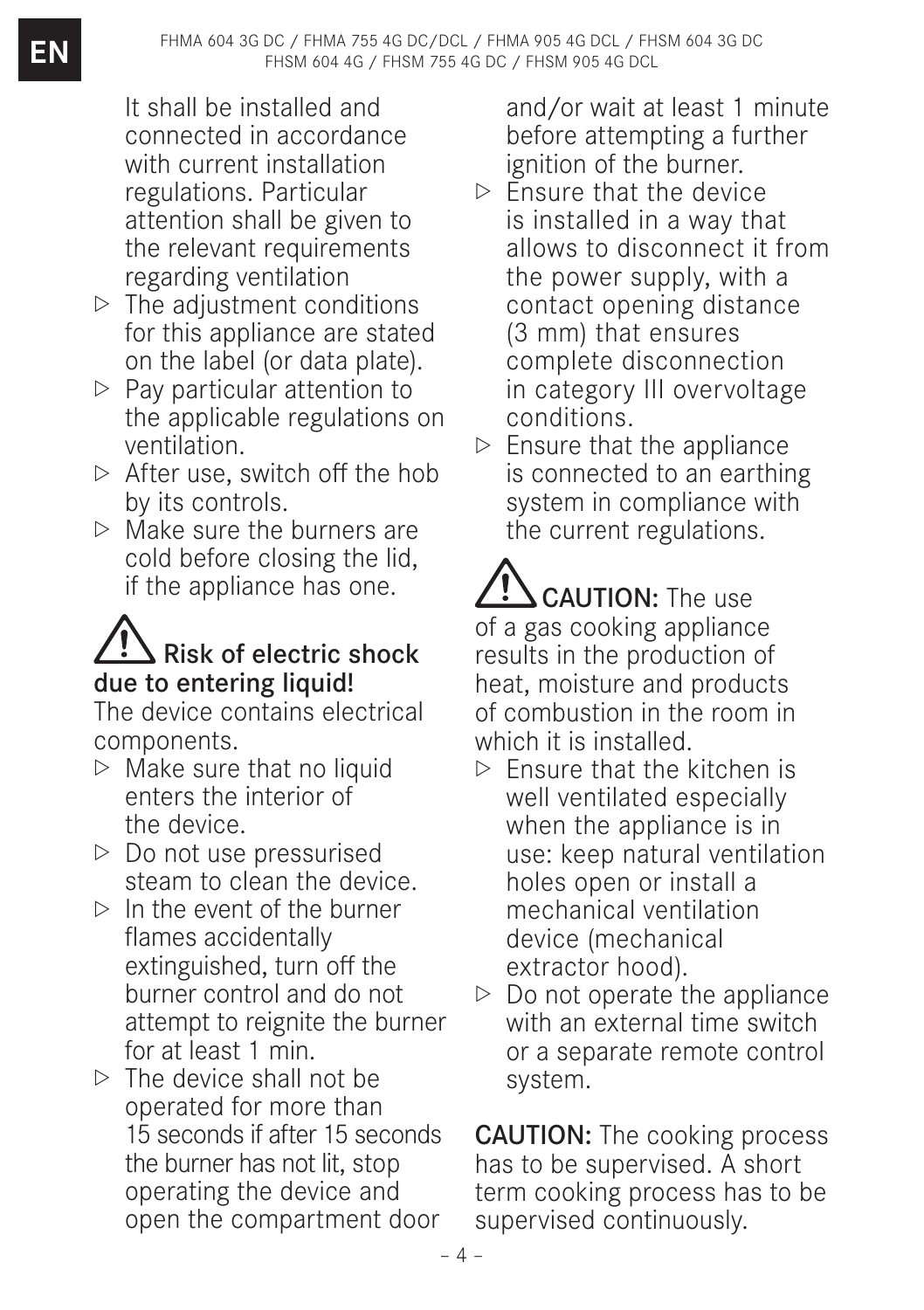- $\triangleright$  Do not use steam cleaners or direct jets of water.
- $\triangleright$  Never use scouring pads, steel wool, muriatic acid or other products which could scratch or mark the surface.
- $\triangleright$  Never use sharp objects, as they could damage the seals between the trim and worktop.
- $\triangleright$  Ensure the gas outlet zones are perfectly clean.
- $\triangleright$  These instructions are only valid if the country symbol appears on the appliance. If the symbol does not appear on the appliance, it is necessary to refer to the

**TECHNICAL DATA**

technical instructions which will provide the necessary instructions concerning modification of the appliance to the conditions of use of the country.

# Risk of fire!

Do not store items on the cooking surfaces.

 WARNING: Unattended or automatic cooking on a hob with fat or oil can be dangerous and may result in fire. Hot oil ignites readily.











FHMA/FHSM 604 3G DC FHMA 755 4G DCL FHSM/FHMA 4G 755 DC FHMA/FHSM 905 4G DC

| Position           | <b>Burner</b> | Rated<br>Capacity -<br>G20 | Injectors<br>$G20 -$<br>20 mbar | Rated<br>Capacity -<br>G30 | Rated<br>Capacity -<br>G31              | Injectors G30/<br>G31 28-30/<br>37 mbar | Rated<br>Power<br>(Kw) | Reduced<br>Power (Kw) |  |
|--------------------|---------------|----------------------------|---------------------------------|----------------------------|-----------------------------------------|-----------------------------------------|------------------------|-----------------------|--|
|                    | DC.           | 0,315                      | 1,35                            | 240                        | 240                                     | 0.91                                    | 3.3                    | 2,10                  |  |
| $\overline{4}$     |               |                            |                                 | $*218$                     | $*218$                                  | $*0.85$                                 | $*3$                   |                       |  |
| 3                  | R             | 0.286                      | 1.15                            | 218                        | 218                                     | 0.85                                    | 3                      | 1.30                  |  |
| $\mathcal{P}$      | <b>SR</b>     | 0.166                      | 0.97                            | 127                        | 127                                     | 0.65                                    | 1.75                   | 0.70                  |  |
|                    | AUX           | 0.095                      | 0.72                            | 73                         | 73                                      | 0.50                                    |                        | 0.65                  |  |
|                    | min           | 17                         |                                 | 20                         | 25                                      |                                         |                        |                       |  |
| Pressure<br>(mbar) | nom           | 20                         |                                 | $28 - 30$                  | 37                                      |                                         |                        |                       |  |
|                    | max           | 25                         |                                 | 35                         | 45                                      |                                         |                        |                       |  |
| Type of Gas        |               | G20 natural gas            |                                 |                            | <b>IPG</b><br>G30 Butane<br>G31 Propane |                                         |                        | Cat. II<br>$2H3+$     |  |

\*ALL FHMA MODELS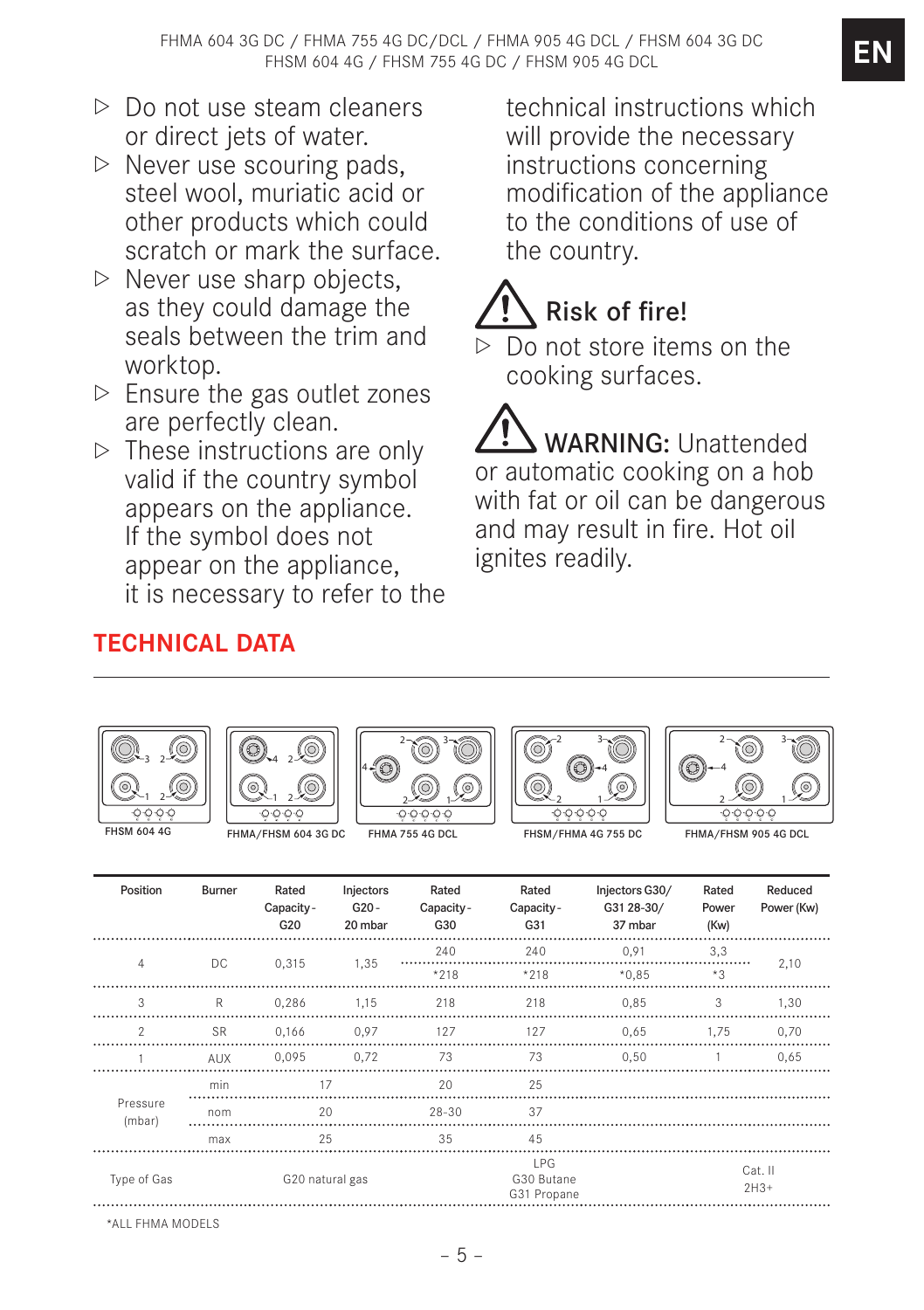| <b>MODELS'S CONFIGURATION</b>                                                                                                                                                  |                     |       |         |           |                 |                |                                                |                                                |                                                     |                                                    |                                                           |                                       |
|--------------------------------------------------------------------------------------------------------------------------------------------------------------------------------|---------------------|-------|---------|-----------|-----------------|----------------|------------------------------------------------|------------------------------------------------|-----------------------------------------------------|----------------------------------------------------|-----------------------------------------------------------|---------------------------------------|
| MOD.                                                                                                                                                                           | nr<br>AUX SR        | nr    | nr<br>R | nr N      | DC burners      | Heat<br>Source | Total<br>Rated<br>Capacity<br>G20<br>$(m^3/h)$ | Total<br>Rated<br>Capacity<br>G30/G31<br>(g/h) | Air<br>Neccessary<br>for<br>combustion<br>$(m^3/h)$ | Tot.<br>Installed<br>Gas<br>Rated<br>Power<br>(kW) | Tot.<br>Installed<br><b>LPG</b><br>Rated<br>Power<br>(kW) | Weight<br>(net-gross)<br>(kg)         |
| <b>FHSM 604 4G</b>                                                                                                                                                             | $1 \quad 2 \quad 1$ |       |         |           |                 |                | 4 GAS 0,713                                    |                                                | 545 15 7,5                                          |                                                    | 7.5                                                       | $8-9,4$ (C) +<br>$7,1-8,5$ (E)        |
| <b>FHSM 604 3G DC</b>                                                                                                                                                          |                     |       |         |           | 1 2 1 4         | GAS            | 0,742                                          | 567                                            | 15,6                                                | 7.8                                                | 7.8                                                       | $8-9,4$ (C)<br>$7,1-8,5$ (E)          |
| FHSM 755 4G DC 1 2 1 1 5                                                                                                                                                       |                     |       |         |           |                 | GAS            | 1.028                                          |                                                | 785 21,6                                            | 10.8                                               | 10.8                                                      | $10, 5 - 12(C)$<br>$8,9 - 10,4 (E)$   |
| FHSM 905 4G DCL 1 2 1 1                                                                                                                                                        |                     |       |         |           | 5               | GAS            | 1,028                                          |                                                | 785 21,6 10,8                                       |                                                    | 10.8                                                      | $14 - 15,7$ (C)<br>$12, 5 - 14, 2(E)$ |
| <b>FHMA 604 3G DC</b>                                                                                                                                                          | $1 \quad 2$         |       |         | $-1$ $-1$ | $4\overline{ }$ | GAS            | 0.742                                          | 545                                            | $15,6$ 7,8                                          |                                                    |                                                           | $7.5$ $8.8-10.2$ (C)                  |
| FHMA 755 4G DC 1 2 1 1                                                                                                                                                         |                     |       |         |           | 5               | GAS            | 1,028                                          |                                                | 764 21,6 10,8 10,5 11,5-13 (C)                      |                                                    |                                                           |                                       |
| FHMA 755 4G DCL 1 2 1 1                                                                                                                                                        |                     |       |         |           | $5 -$           | GAS            | 1.028                                          |                                                | 764 21,6 10,8 10,5 11,5-13 (C)                      |                                                    |                                                           |                                       |
| FHMA 905 4G DCL                                                                                                                                                                | $\overline{1}$      | 2 1 1 |         |           | $5^{\circ}$     | GAS            | 1.028                                          |                                                | 764 21,6 10,8 10,5 14,5-16,2 (C)                    |                                                    |                                                           |                                       |
| DC = Double Crown SR-Semi-Rapid R = Rapid AUX=Auxiliary C = Cast Iron Grid E = Enameled Grid<br>Power supply = $220-240$ V; Frequency = $50-60$ Hz; Power/current = $0.6$ Watt |                     |       |         |           |                 |                |                                                |                                                |                                                     |                                                    |                                                           |                                       |

# **INSTALLATION**

Installation and electrical/gas connection must only be carried out by specialized and licensed personnel. The manufacturer declines any liability for injury to persons or damage to things due to failure noncompliance with these provisions. The gas connection must comply with the regulations in force in the country at the time of installation.

 $\triangleright$  Ensure that the device is connected directly to the mains socket. Ensure that no adapters, no multi-sockets and no extension cables are used to connect the device.

#### Cabinet requirements

This handbook refers to a class 3 built-in gas hob and type Y for electric part.

The gas pipe must not come into contact with the sides of any oven under the hob. For fitted units, the components (plastic materials and veneered wood) must be assembled with heat-resistant adhesives (min. 100°C): Unsuitable materials and adhesives can result in warping and detachment.

The Ventilation of rooms must be in compliance with local regulation.

The kitchen element must allow sufficient room for the electrical connections of the appliance.

Important: These devices are "Y" type with respect to the degree of protection against the dangers of fire. The minimum distance from the edge appliance is 150 mm for the side wall, 50 mm for the rear and 700 mm for any cabinets above it. The appliance is recommended to be built into 40 mm thick worktops. In case the dimensions are different, eventual modifications have to be managed by the technician.

Note: if a hood is installed above the hob. for the distance to be respected refer to the assembly instructions of the hood.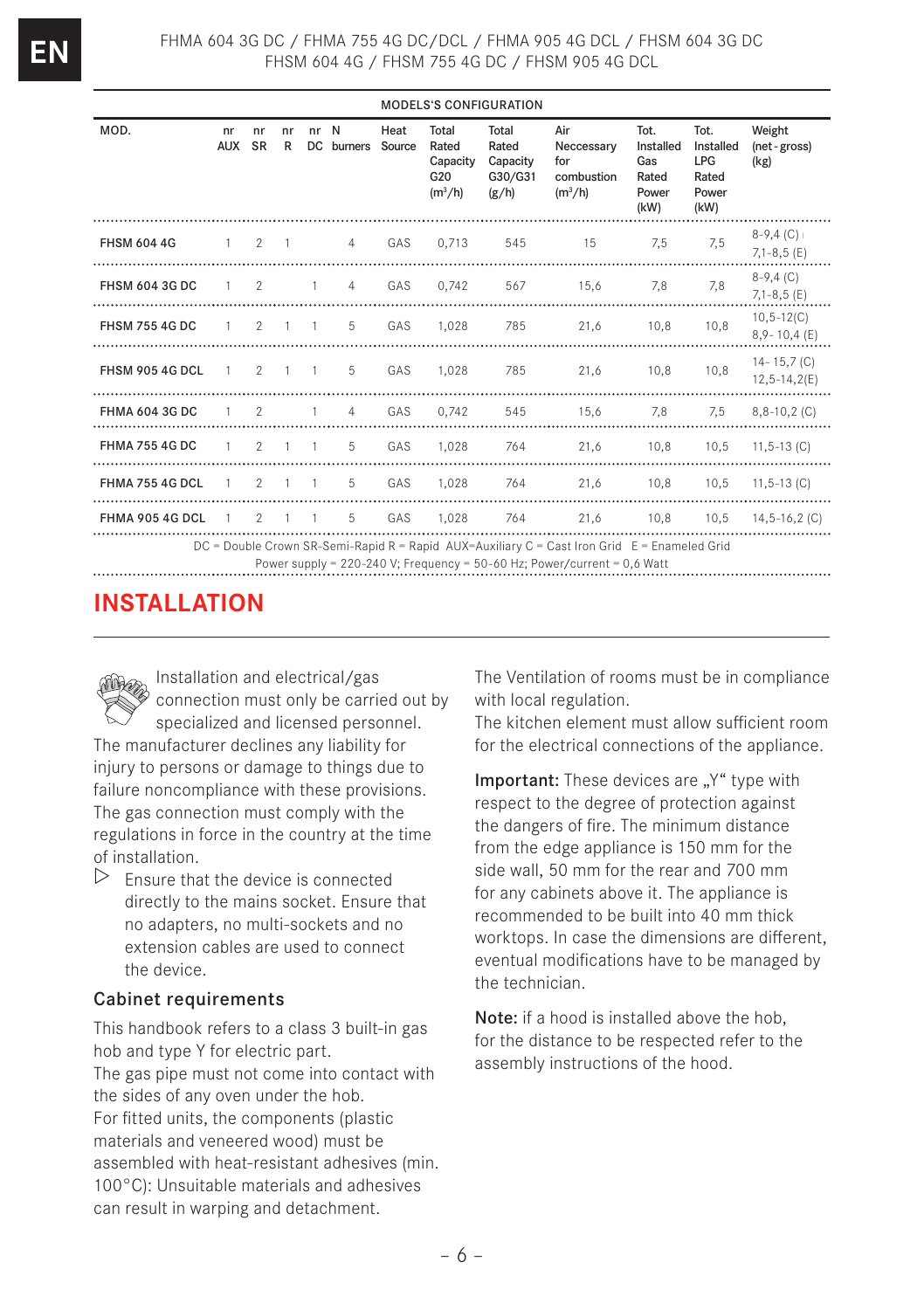FHMA 604 3G DC / FHMA 755 4G DC/DCL / FHMA 905 4G DCL / FHSM 604 3G DC FHSM 604 4G / FHSM 755 4G DC / FHSM 905 4G DCL



#### MINIMUM DIMENSIONS (MM)

| $A = 590/730/880$ | $R = 50$  |
|-------------------|-----------|
| $C = 400$         | $D = 700$ |

 $\triangleright$  If the appliance is not installed above an oven: arrange a separator baffle.



#### Installation procedure

The appliance is fixed to the unit by means of the brackets and accessories provided.

- $\triangleright$  Make sure that there is free access to the fixing elements in front and in the rear after the installation of the appliance.
- $\triangleright$  Prepare the hole in the worktop according to the dimensions indicated. Be sure to comply with the dimensions indicated.



| Model                                                                | Хp        | Yp        | х<br>top  | Υ<br>top  | н<br>top |
|----------------------------------------------------------------------|-----------|-----------|-----------|-----------|----------|
| <b>FHSM 604 3G DC</b><br><b>FHSM 604 4G</b><br><b>FHMA 604 3G DC</b> | 590<br>mm | 510<br>mm | 560<br>mm | 480<br>mm | 40<br>mm |
| <b>FHSM 755 4G DC</b>                                                | 730       | 510       | 560       | 480       | 40       |
| FHMA 755 4G DC/DCL mm                                                |           | mm        | mm        | mm        | mm       |
| FHSM 905 4G DCL                                                      | 880       | 510       | 840       | 480       | 40       |
| FHMA 905 4G DCL                                                      | mm        | mm        | mm        | mm        | mm       |

- Apply the sealing strip around he hole and position the hob.
- Fix the appliance with the screws and brackets.
- Remove any excess sealing strip.

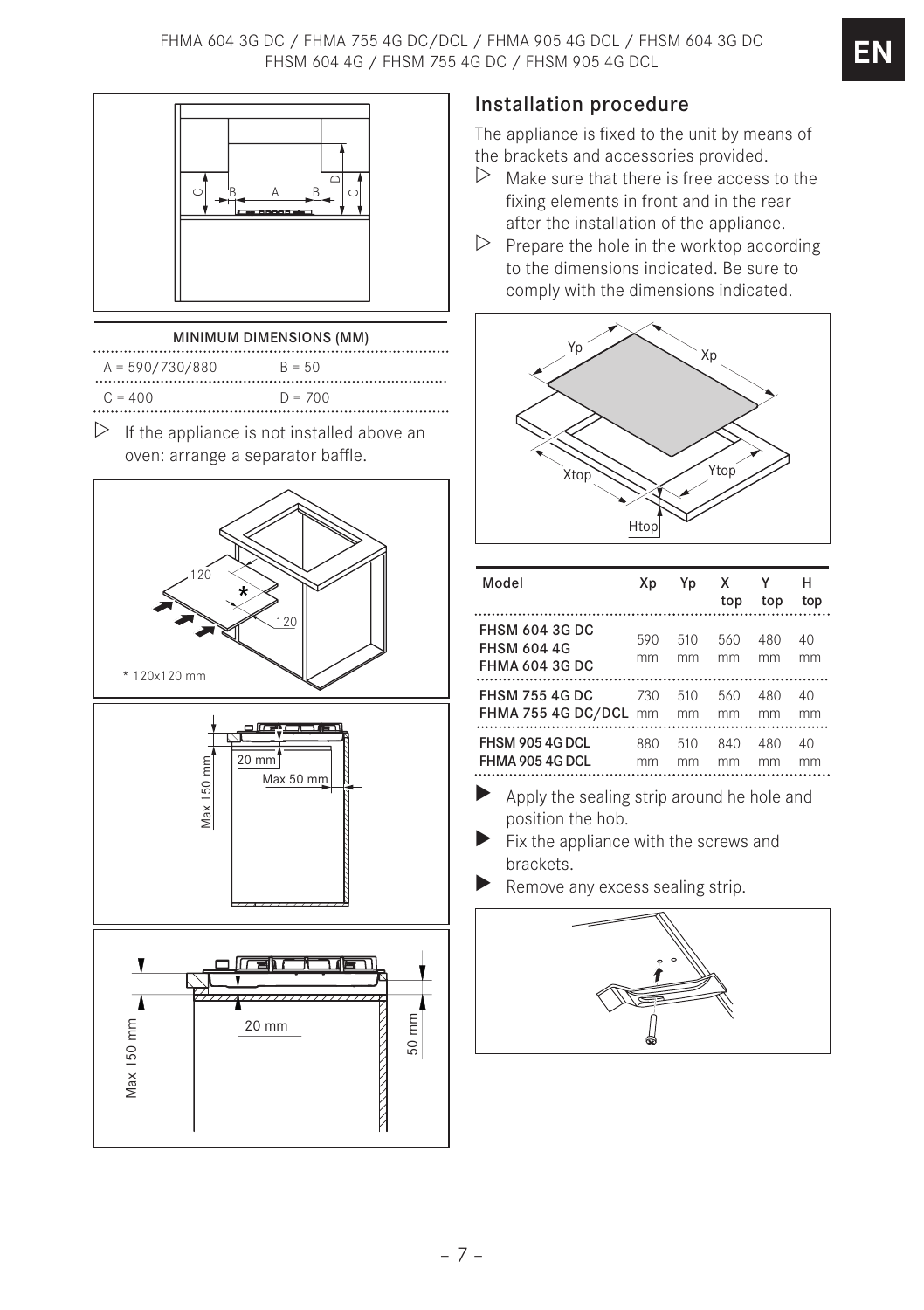### Connection to gas supply

- $\triangleright$  Connect the appliance to the gas supply in compliance with the current regulations, only after making sure it is arranged for the type of gas to be used. Otherwise, carry out the operations described in the paragraph "Replacing injectors".
- $\triangleright$  For liquid gas use pressure regulators complying with the current regulations.

#### Connection to the gas supply can be made in two ways:

A. Connect the gas hob using a 12 mm diameter rigid copper pipe (3). To ensure a good seal, use the elastomer gasket supplied as an accessory (1). B. Connect the hob using a continuous-surface flexible steel tube (2). Also in this case, to ensure a good seal use the gasket supplied as an accessory (1). The maximum length of the hose is 2 linear metres.

Important: if a stainless steel hose is used, it must be installed so as not to touch any mobile part of the furniture. It must pass through an area where there are no obstructions and where it is possible to inspect it on all its length.

- $\blacktriangleright$  After connection to the gas supply light up the burners and turn the knobs from max position to minimum position to check flame stability.
- $\blacktriangleright$  After carrying out the connection use soapy water to check for any leaks.



For United Kingdom, Northern Ireland and Republic of Ireland.



## Electrical connection

The FRANKE cooking hob comes with a 3-core power cable with free terminals.

- Ensure the following:
- The characteristics of your household electrical power supply (voltage, maximum output and current) are compatible with those of your FRANKE hob.
- The plug and the socket can be easily reached and are positioned so that no live part is accessible when inserting or removing the plug.
- A 3 x 0.75 mm2 H05RR-F type cable for completely gas hobs is used when replacing the power cable.
- The terminals of two appliances are not connected to the same plug.
- The polarities of the free terminals (Blue = Neutral = (1) /Yellow and Green  $=$  Earth  $=(2)$  / Brown  $=$  Live  $=(3)$ ) are respected.



# Adjustment to different types of gas

WARNING: This operation must be performed by a qualified technician.

## Minimum flame adjustment

- Remove the knob.
- Insert the screwdriver between the gasket and the cover until it reaches the adjustment screw.
- Adjust the minimum flame by turning the screw clockwise to decrease the flame and anticlockwise to increase it. The screwdriver for adjustment is supplied with the accessories.

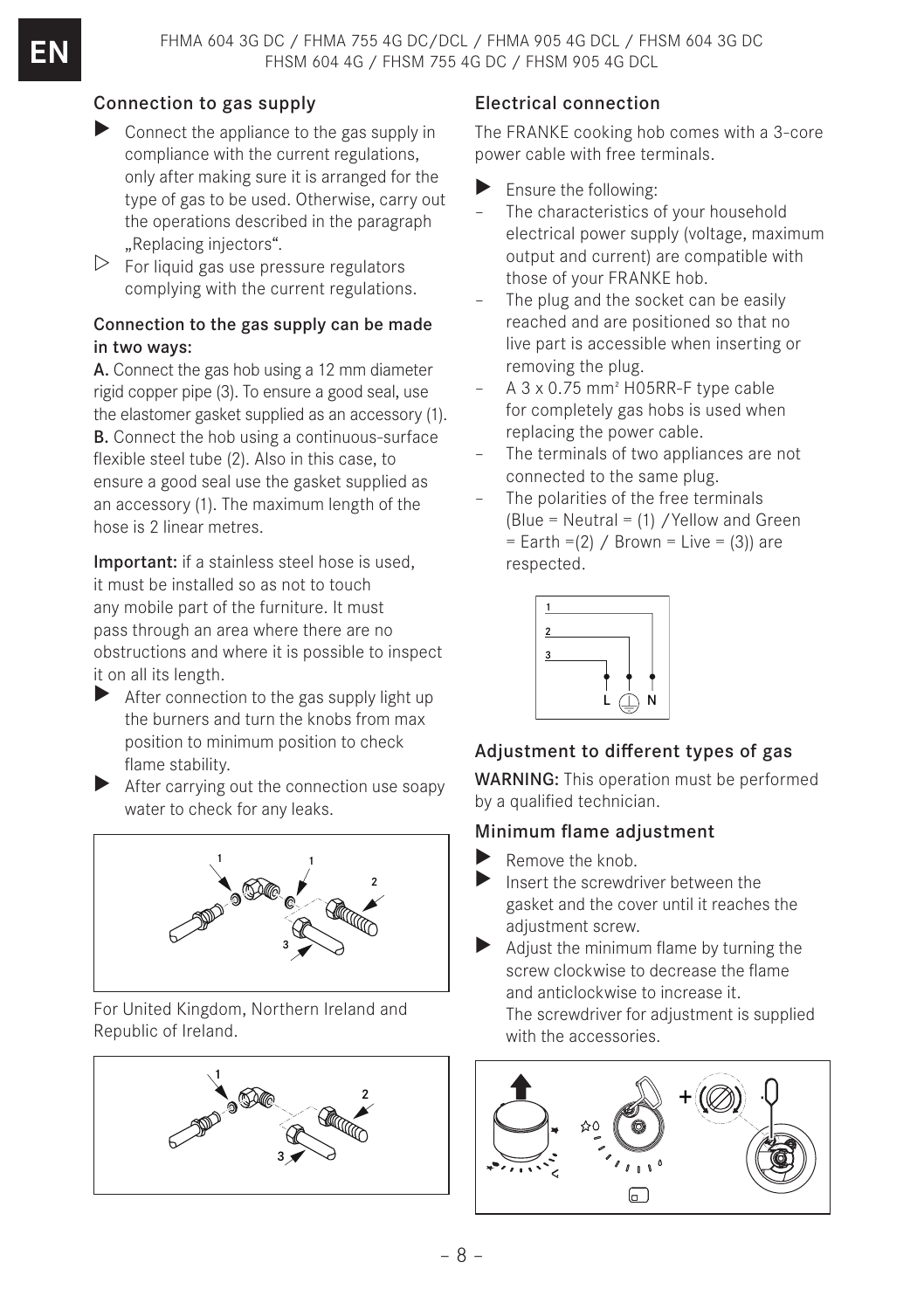### Replacing injectors

Not supplied injectors must be requested to the customer service.

Important: All the appliances are factory-set for natural gas (G20). If a different type of gas is to be used, change the injectors as follows:

- Remove the grids, burner caps and flamespreaders;
- Unscrew the injectors and replace them with those provided and suitable for the gas supply, making sure the marking matches that given in the table;
- Refit the flame-spreaders, burner caps and grids.

These burners do not require air adjustment.

ø7

# **INTENDED USE**

CAUTION: This appliance is for cooking purposes only. It must not be used for other purposes, for example room heating.

- $\triangleright$  Do not pull the appliance or the power cable to unplug it.
- $\triangleright$  Close the general gas supply cock when the hob is not in use.

# Risk of burns!

- $\triangleright$  Do not touch the pot grids during use.
- $\triangleright$  Do not touch the appliance with wet parts of the body.

#### Accessing the hob

To access the tray containing the functional parts, proceed as follows:

- Remove the grids, burner caps and flamespreaders;
- Remove the knobs, sliding them off their pins;
- Remove the screws that fix the burners to the hob;
- Lift the hob.

Important: When converting the appliance to a different type of gas, place the corresponding sticker (supplied as an accessory) in the special space on the data plate. For operation with LPG (G30 or G31), the minimum flame adjustment screw must be fully screwed down. These appliances are supplied in cat. II 2H3+.

#### Lighting the burners

The hob is lit with the control knobs. To light the burners, proceed as follows:

- Press and turn the required knob to the lighting and max delivery position.
- Keep the knob pressed down for 3-4 seconds to allow the sparks to ignite the gas coming out the burner and to allow the thermocouple to heat up.

Then release the knob and, turning it anticlockwise, adjust the flame as required. If the flame does not stay lit, repeat the operation from step 1.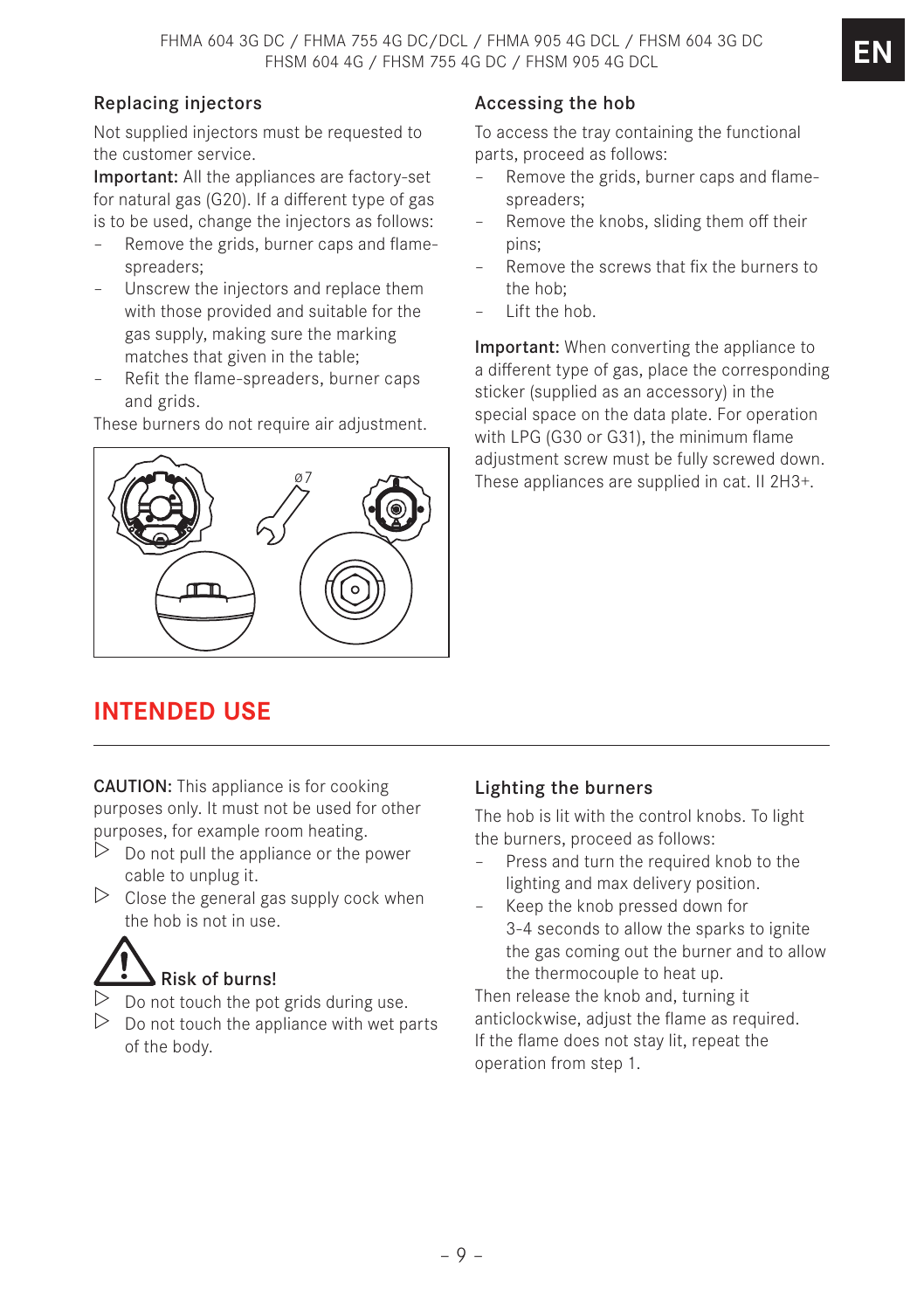

The hob is an item for daily use: signs of usage such as scratches or visible material abrasion from pots or cookware are normal. Intensive use leads to more distinctive signs of usage. In such cases, the appliance continues to function perfectly and a complaint is not justified. Safety is always guaranteed.

 $\triangleright$  Do not use the appliance as support top. To avoid damaging the appliance:

- $\triangleright$  In the case of thermal failure, switch the solid plate off and allow to cool down completely.
- $\triangleright$  Do not put any dishes on it. Do not cool with cold water under any circumstances.
- $\triangleright$  Do not climb onto the appliance.

The appliance is manufactured in compliance with the relevant effective safety standard an safety requirements of Gas Directive.

## Automatic Safety Valve

These hobs have a safety device that automatically closes the gas flow if the flame accidentally goes out due to draughts, pot spilling, or a temporary interruption of the gas supply. This device is activated approx. 30 seconds after the flame goes out.

#### Burner use

For lower gas consumption and better efficiency use pots of widths suitable for the burners, making sure the flame does not go beyond the edges (comply with the following table):

| <b>Burner</b> | Pan bottom min-max. Ø<br>(recommended) |
|---------------|----------------------------------------|
| Double Crown  | $160 - 240$ mm                         |
| Rapid         | $140 - 220$ mm                         |
| Semi-Rapid    | $140 - 200$ mm                         |
| Auxiliary     | $60 - 140$ mm                          |

The use of larger pots than those specified can cause excessive overheating of the knobs and top and, in case of prolonged use, yellowing of the cover (if in stainless steel). FRANKE declines any liability for damage due to such use (Fig. 1).

- $\triangleright$  Do not put the same pan on two burners (Fig. 1).
- $\triangleright$  Do not use two burners working at the same time with a single container, like a saucepan or a fish pan (Fig. 1).
- $\triangleright$  Improper use of the grids can damage the hob: do not position the grids upside down or slide them across the hob.
- $\triangleright$  In case of use of cast iron griddles, ollar stones, terracotta pots and pans, use them for no more than 20 minutes and, in case of prolonged cooking, adjust the burner to the minimum.
- $\triangleright$  Heat diffusers such as metal mesh, or any other types are not recommended.

CAUTION: The use of particular pans or pots may cause a light temporary deformation of the steel cooking surface. This is normal and does not affect the operation of the appliance.



Fig. 1

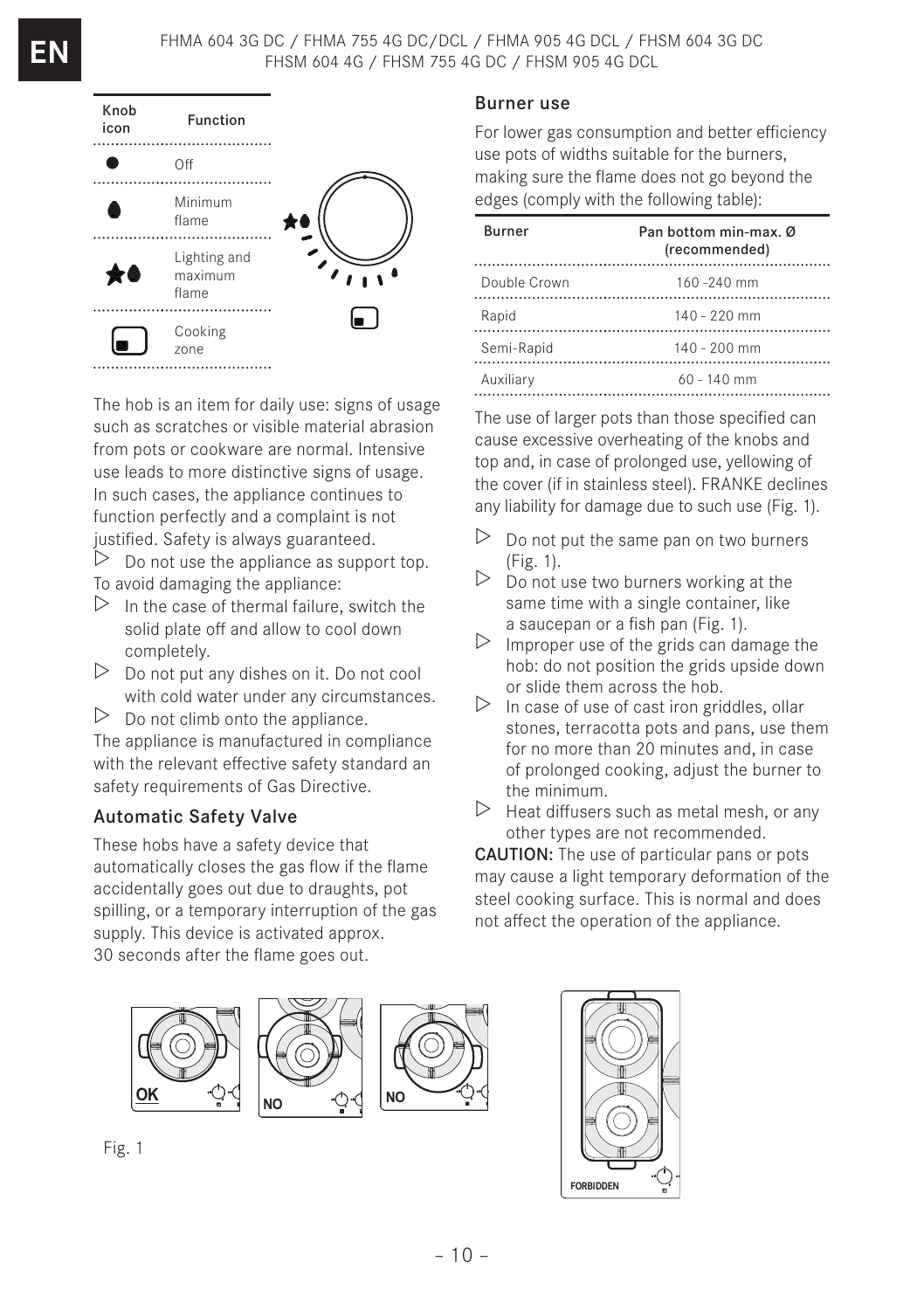## Correct position of the grids

Be sure to place the grids with the rubber feet in the right position as indicated by the arrows in the pictures below:



# **CLEANING AND CARE**



- Do not clean the appliance and its accessories until they are cold.
- $\triangleright$  Do not use flammable liquids near the appliance.
- Before performing any cleaning and care:
- $\triangleright$  Turn the appliance off.

Foods that accidentally fall or settle on the surface, on the functional or aesthetic elements of the hob must not be eaten.

## Cleaning the appliance

- $\triangleright$  Clean the hob after every use in order to prevent food residues from burning on.
- $\triangleright$  To clean food residues, use a soft cloth or sponge with water. We recommend using protective cleaning agents.
- $\blacktriangleright$  Immediately remove any foods with high sugar content that spill onto the hob.
- $\blacktriangleright$  To prevent limescale stains from forming, always thoroughly dry the appliance after going over it with a damp cloth.
- $\triangleright$  Clean the grids, burner caps and flamespreaders with hot soapy water, making sure to carefully dry them. Do not clean in a dishwasher. Make sure the gas outlet zones are perfectly clean.
- $\blacktriangleright$  The natural colour of the pot grids in the pot placing section may alter over time due to the heat.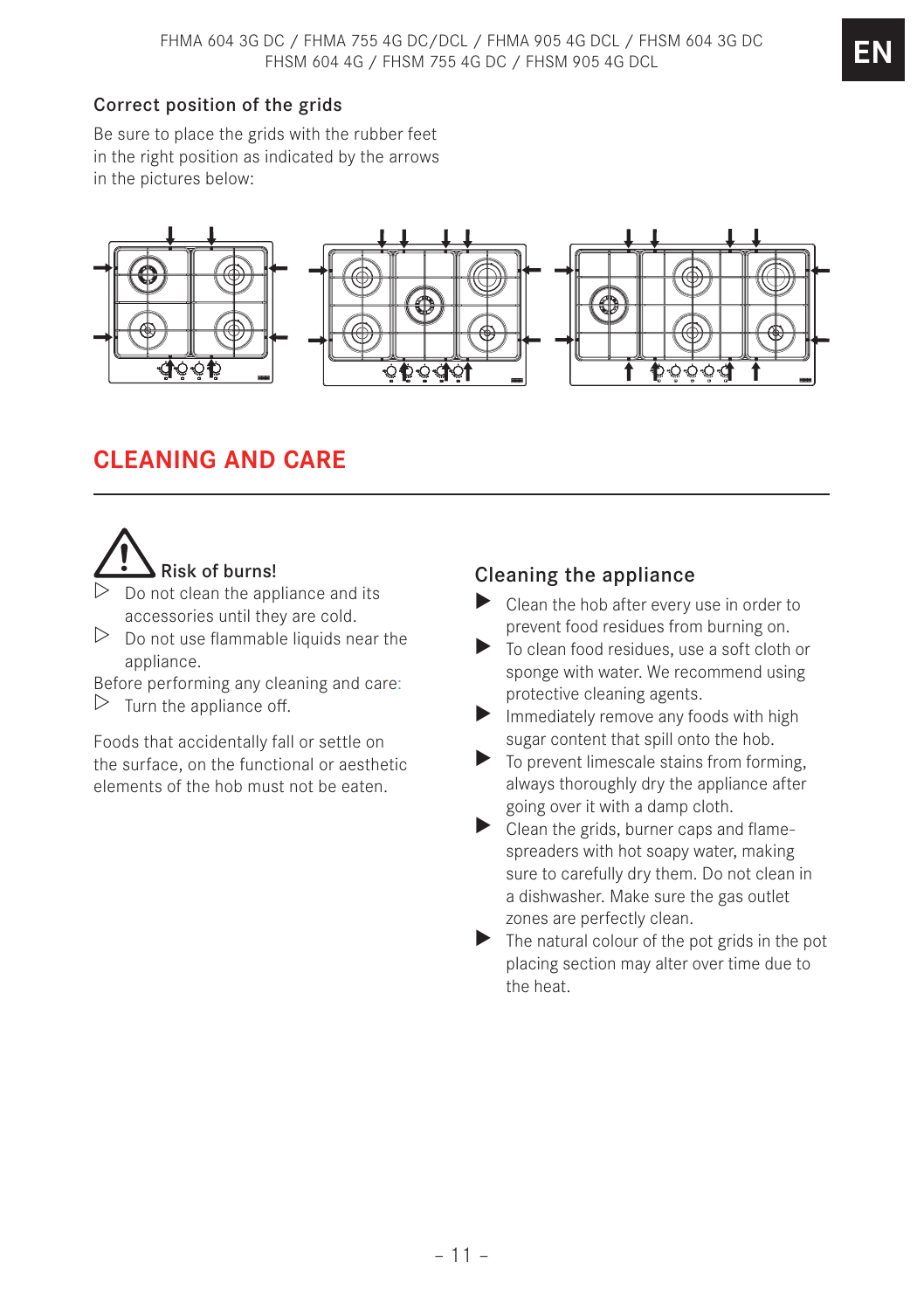# **MAINTENANCE AND REPAIR**

Before any maintenance operations disconnect the appliance from the mains power supply. In case of any operation problems, contact the Franke Technical Service Centre.

- $\triangleright$  Make sure that maintenance on electrical components is carried out only by the manufacturer or the customer service. Use original spare parts only.
- $\triangleright$  Make sure that damaged cables are changed only by the manufacturer or the customer service.
- $\blacktriangleright$  When contacting the customer service. please provide the following information:
- type of fault
- appliance model (Art. / Cod.)
- serial number (S.N.)

This information is given on the data plate on the booklet or under the hob.

 $\blacktriangleright$  If the hob doesn't operate correctly, before calling the Franke Technical Service Centre, refer to the Troubleshooting Guide to determine the problem:

#### TROUBLESHOOTING GUIDE

| Type of failure                                               | Check if:      |                                                                                                                                          |  |  |  |
|---------------------------------------------------------------|----------------|------------------------------------------------------------------------------------------------------------------------------------------|--|--|--|
| А                                                             |                | The gas or electrical supplies are not shut off                                                                                          |  |  |  |
| The burner fails to ignite,<br>does not stay lit or the flame | $\mathfrak{p}$ | The gas supply tap is not open                                                                                                           |  |  |  |
| is not steady                                                 | 3              | The refillable gas cylinder (liquid gas) is not empty                                                                                    |  |  |  |
|                                                               | 4              | The burner openings are not clogged                                                                                                      |  |  |  |
|                                                               | 5              | The plug end is not dirty                                                                                                                |  |  |  |
|                                                               | 6              | All the burner parts have not been positioned correctly                                                                                  |  |  |  |
|                                                               | 7              | There are no draughts near the hob                                                                                                       |  |  |  |
|                                                               | 8              | When lighting the burner, the knob has not been pressed for enough time<br>to activate the protection device (see page 9, Intended use") |  |  |  |
|                                                               | 9              | The burner openings are not clogged near the thermocouple                                                                                |  |  |  |
|                                                               | 10             | The minimum gas setting is not correct                                                                                                   |  |  |  |
| B                                                             | 11             | The bottom of the container is not perfectly flat                                                                                        |  |  |  |
| The containers (pots, pans,<br>kettles) are not stable        | 12             | The container is not centered on the burner                                                                                              |  |  |  |
|                                                               | 13             | The grids have not been exchanged or positioned incorrectly                                                                              |  |  |  |

If after the above checks the fault still occurs, get in touch with the nearest Franke Technical Service Centre.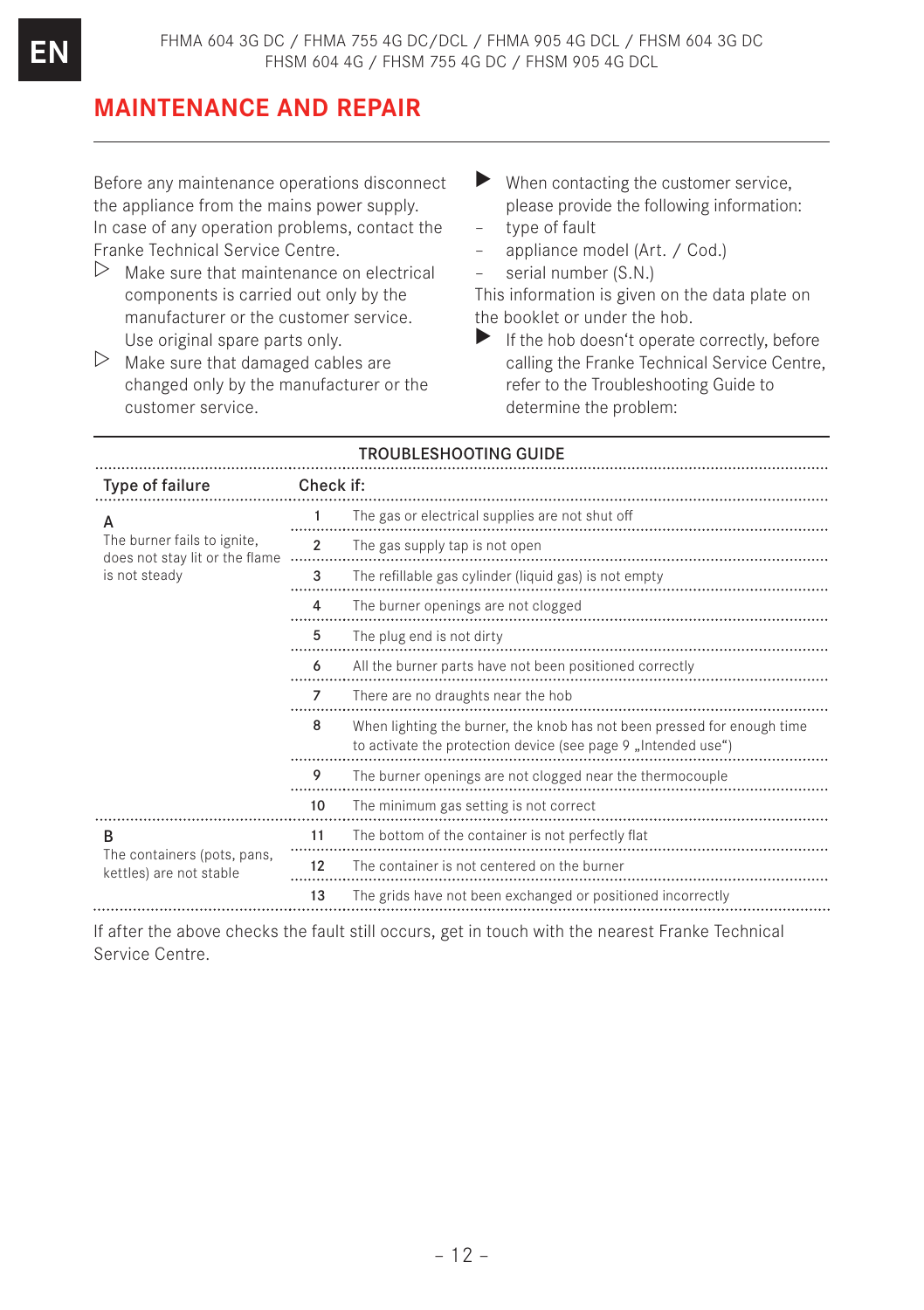# **DISPOSAL**

## Packaging

All packaging materials (cardboard, plastic film (PE) and polystyrene (EPS)) are marked and should, if possible, be collected for recycling and disposed of in an environmentally friendly way.

## Disconnection

 $\triangleright$  Disconnect the appliance from the mains. With a fixed appliance, this must be carried out by a qualified electrician.

#### Disposal



The symbol on the product or on the packaging indicates that the device must not be disposed of in the domestic waste.

 $\triangleright$  Dispose of the device, which is to be discarded, via a specialised waste collection point for electronic and electrical devices.

# **CUSTOMER SERVICE**

Refer to the contact address for your country on the back page or on our website: www.franke.com

In accordance with the Directive 2012/19/EU, regarding the reduction of the hazardous substances used in electrical and electronic appliances, and waste disposal.

Proper separate waste collection of the scrapped appliance for subsequent recycling, treatment and environmentally-friendly disposal helps prevent a potentially negative impact on the environment and health and facilitates recycling of the materials used in appliance construction.